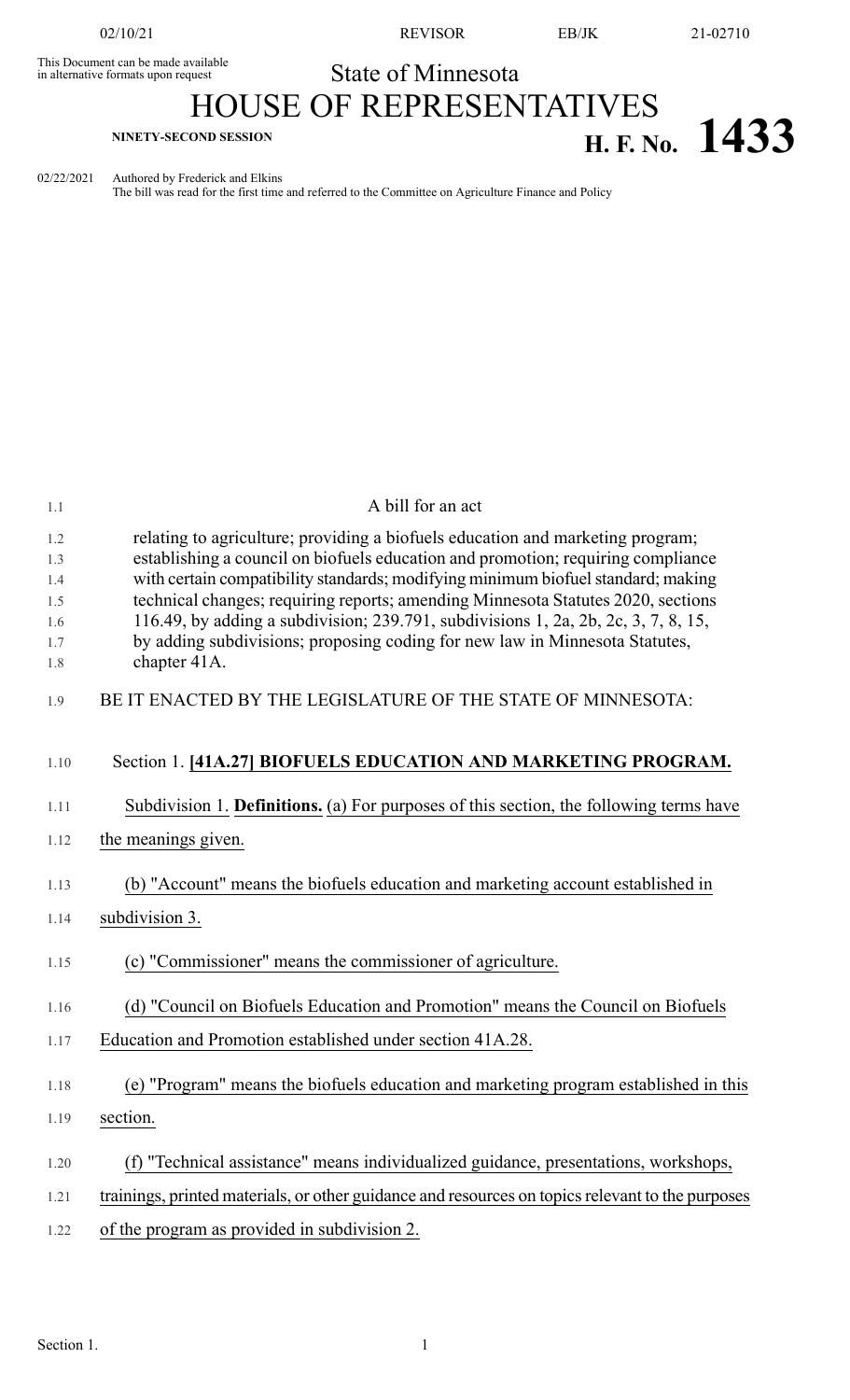02/10/21 REVISOR EB/JK 21-02710

| 2.1  | Subd. 2. Program established. A biofuels education and marketing program is                    |  |  |
|------|------------------------------------------------------------------------------------------------|--|--|
| 2.2  | established within the Department of Agriculture to ensure a coordinated program of            |  |  |
| 2.3  | education about and promotion of biofuels among consumers and auto industry professionals      |  |  |
| 2.4  | in Minnesota. The commissioner, in cooperation with public and private partners, must          |  |  |
| 2.5  | establish and implement the program as provided in this section. The commissioner's actions    |  |  |
| 2.6  | under this subdivision are not subject to chapter 14.                                          |  |  |
| 2.7  | Subd. 3. Biofuels education and marketing account. A biofuels education and                    |  |  |
| 2.8  | marketing account is established in the agricultural fund. The account consists of money       |  |  |
| 2.9  | appropriated to the commissioner and any other money donated, allotted, transferred, or        |  |  |
| 2.10 | otherwise provided to the account. Money in the account, including interest, is appropriated   |  |  |
| 2.11 | to the commissioner for the purposes of this section, and shall be used, to the extent         |  |  |
| 2.12 | practicable, to leverage other forms of public and private financial assistance.               |  |  |
| 2.13 | Subd. 4. Program administration. (a) The commissioner is the administrator of the              |  |  |
| 2.14 | account for auditing purposes and must establish program requirements and a competitive        |  |  |
| 2.15 | process for qualifying entities to apply for grants or to make proposals for professional or   |  |  |
| 2.16 | technical services contracts.                                                                  |  |  |
| 2.17 | (b) The commissioner may receive money or other assets from any source, including              |  |  |
| 2.18 | but not limited to philanthropic foundations and financial investors, for deposit into the     |  |  |
| 2.19 | account.                                                                                       |  |  |
| 2.20 | (c) Money in the account at the close of each fiscal year does not cancel. In each             |  |  |
| 2.21 | biennium, the commissioner must determine the appropriate proportion of money to be            |  |  |
| 2.22 | allocated to loans, grants, technical assistance, and any other types of financial assistance. |  |  |
| 2.23 | (d) To encourage public-private, cross-sector collaboration and investment in the account      |  |  |
| 2.24 | and program and to ensure that the program intent is maintained throughout implementation,     |  |  |
| 2.25 | the commissioner must convene and maintain the Council on Biofuels Education and               |  |  |
| 2.26 | Promotion.                                                                                     |  |  |
| 2.27 | (e) The commissioner, in cooperation with the Council on Biofuels Education and                |  |  |
| 2.28 | Promotion, shall manage the program, establish program criteria, facilitate leveraging of      |  |  |
| 2.29 | additional public and private investment, and promote the program statewide.                   |  |  |
| 2.30 | (f) The commissioner, in cooperation with the Council on Biofuels Education and                |  |  |
| 2.31 | Promotion, must establish annual monitoring and accountability mechanisms for all activities   |  |  |
| 2.32 | receiving financing or other financial or technical assistance through this program.           |  |  |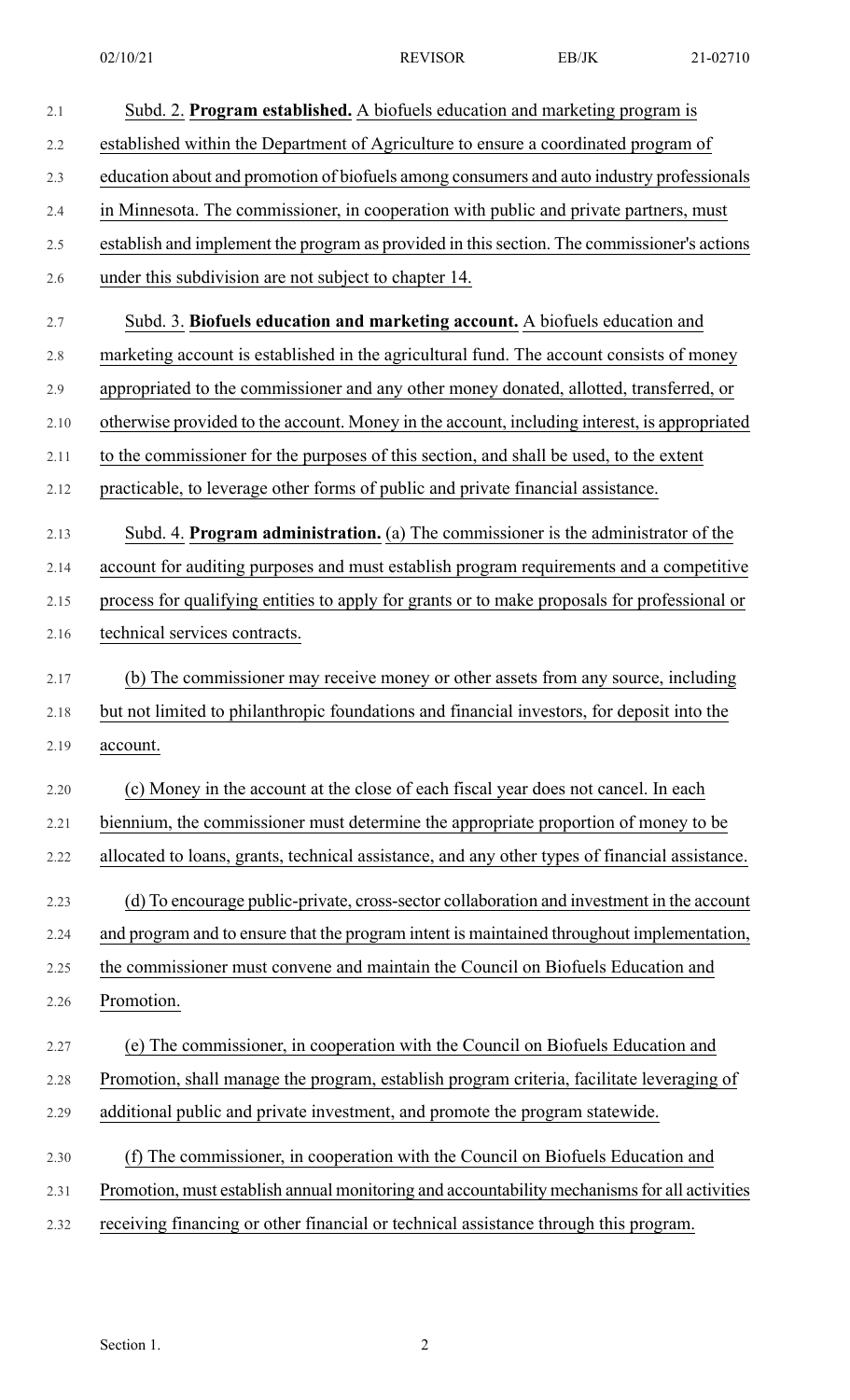| 3.1  | Subd. 5. Eligible activities. (a) The commissioner, in cooperation with the program              |  |  |
|------|--------------------------------------------------------------------------------------------------|--|--|
| 3.2  | partners and advisers, must establish project eligibility guidelines and application processes   |  |  |
| 3.3  | to be used to review and select project applicants for financial or technical assistance, and    |  |  |
| 3.4  | scopes of work to be used for procurement of professional or technical services.                 |  |  |
| 3.5  | (b) Activities eligible for financial assistance such as grants or technical assistance, or      |  |  |
| 3.6  | for professional or technical services contracts, must fulfill the purposes as provided in       |  |  |
| 3.7  | subdivision 2.                                                                                   |  |  |
| 3.8  | Subd. 6. Qualifying entities. An applicant for a grant, or a proposer for a professional         |  |  |
| 3.9  | or technical services contract, may be a for-profit or not-for-profit entity, including but not  |  |  |
| 3.10 | limited to a sole proprietorship, limited liability company, corporation, cooperative, nonprofit |  |  |
| 3.11 | organization, or nonprofit community development organization. Each applicant or proposer        |  |  |
| 3.12 | must demonstrate the capacity to successfully implement the activity.                            |  |  |
| 3.13 | Subd. 7. Legislative report. The commissioner must submit a report on the biofuels               |  |  |
| 3.14 | education and marketing program by January 15 of each year to the chairs and ranking             |  |  |
| 3.15 | minority members of the legislative committees and divisions with jurisdiction over              |  |  |
| 3.16 | agriculture policy and finance. The annual report must include but not be limited to a           |  |  |
| 3.17 | summary of the following metrics:                                                                |  |  |
| 3.18 | (1) the number and types of activities financed;                                                 |  |  |
| 3.19 | (2) the amount of dollars leveraged or matched per project;                                      |  |  |
| 3.20 | (3) the number and types of technical assistance recipients;                                     |  |  |
| 3.21 | (4) any market expansion associated with increased education and promotion; and                  |  |  |
| 3.22 | (5) the costs of the program.                                                                    |  |  |
| 3.23 | Sec. 2. [41A.28] COUNCIL ON BIOFUELS EDUCATION AND PROMOTION.                                    |  |  |
| 3.24 | Subdivision 1. Definitions. As used in this section, the following terms have the meanings       |  |  |
| 3.25 | given them:                                                                                      |  |  |
| 3.26 | (1) "commissioner" means the commissioner of agriculture;                                        |  |  |
| 3.27 | (2) "council" means the Council on Biofuels Education and Promotion created in                   |  |  |
| 3.28 | subdivision 2; and                                                                               |  |  |
| 3.29 | (3) "program" means the biofuels education and marketing program under section                   |  |  |
| 3.30 | 17.1019.                                                                                         |  |  |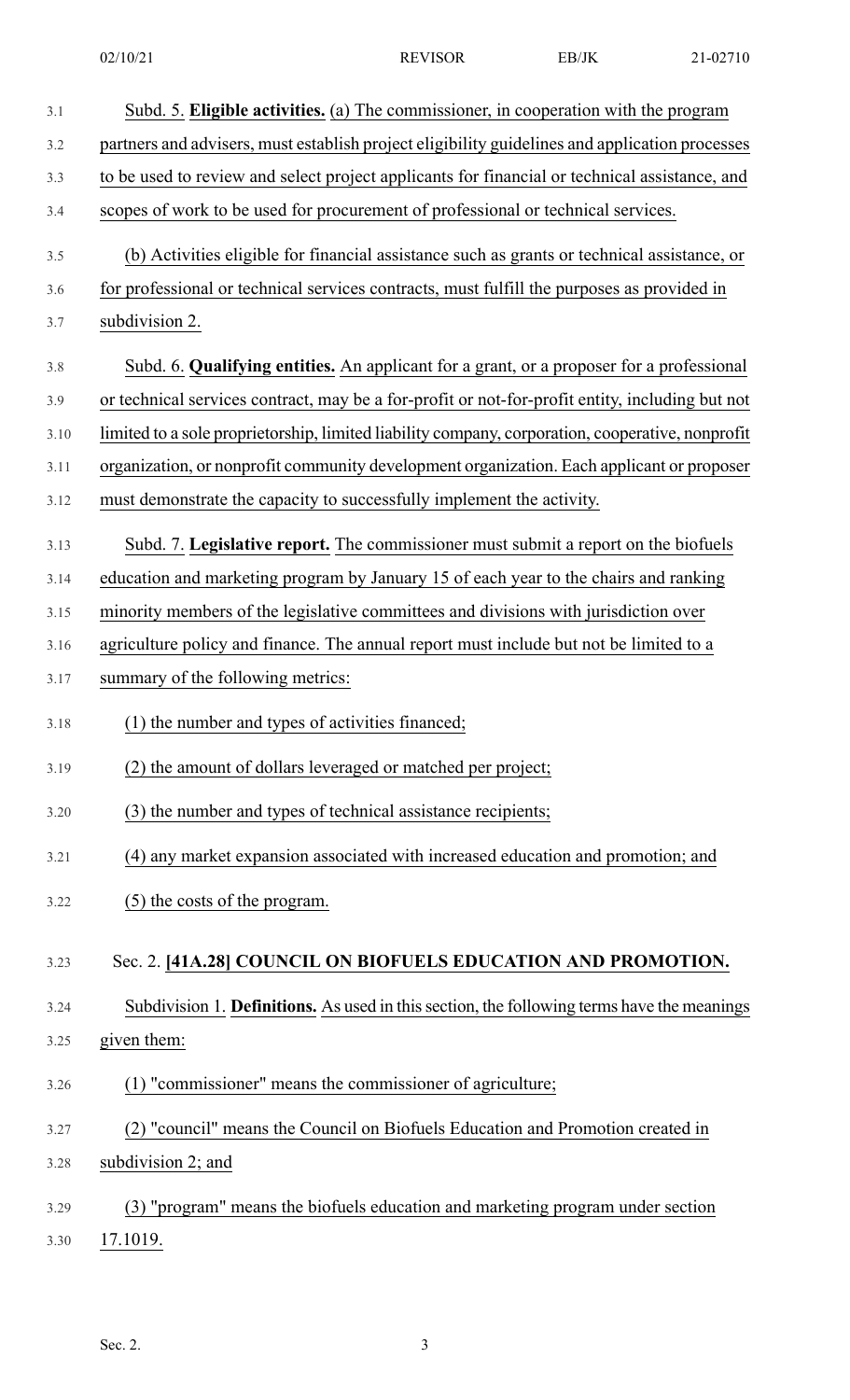| 4.1          | Subd. 2. Creation. The Council on Biofuels Education and Promotion consists of no                           |  |  |  |
|--------------|-------------------------------------------------------------------------------------------------------------|--|--|--|
| 4.2          | more than 15 members representing entities and organizations with knowledge and expertise                   |  |  |  |
| 4.3          | regarding education and promotion of biofuels appointed by the commissioner. The                            |  |  |  |
| 4.4          | commissioner may remove members and fill vacancies as provided in section 15.059,                           |  |  |  |
| 4.5          | subdivision 4.                                                                                              |  |  |  |
| 4.6          | Subd. 3. Duties. The council must advise the commissioner of agriculture on managing                        |  |  |  |
| 4.7          | the program, establishing program criteria, establishing project eligibility guidelines,                    |  |  |  |
| 4.8          | establishing application processes and additional selection criteria, establishing annual                   |  |  |  |
| 4.9          | monitoring and accountability mechanisms, facilitating leveraging of additional public and                  |  |  |  |
| 4.10         | private investments, and promoting the program statewide.                                                   |  |  |  |
| 4.11<br>4.12 | Sec. 3. Minnesota Statutes 2020, section 116.49, is amended by adding a subdivision to<br>read:             |  |  |  |
|              |                                                                                                             |  |  |  |
| 4.13         | Subd. 5. Minimum compatibility standard for new equipment. (a) Any underground                              |  |  |  |
| 4.14         | storage tank system for gasoline installed after December 31, 2022, must meet compatibility                 |  |  |  |
| 4.15         | standards in rules adopted under authority of this section for gasoline containing up to 25                 |  |  |  |
| 4.16         | percent ethanol.                                                                                            |  |  |  |
| 4.17         | (b) If a new mid-level blend certification for ethanol or biodiesel is established, the                     |  |  |  |
| 4.18         | agency must consider revising the minimum compatibility standards required under paragraph                  |  |  |  |
| 4.19         | (a).                                                                                                        |  |  |  |
| 4.20         | Sec. 4. Minnesota Statutes 2020, section 239.791, subdivision 1, is amended to read:                        |  |  |  |
| 4.21         | Subdivision 1. Minimum biofuel content required standard. (a) Except as provided                            |  |  |  |
| 4.22         | in subdivisions 10 to $\frac{14}{18}$ , a person responsible for the product shall ensure that all gasoline |  |  |  |
| 4.23         | sold or offered for sale in Minnesota must contained contains at least the quantity of biofuel              |  |  |  |
| 4.24         | required by the greater of clause (1) or $(2)$ , at the option of the person responsible for the            |  |  |  |
| 4.25         | product:                                                                                                    |  |  |  |
| 4.26         | $(1)$ the greater of:                                                                                       |  |  |  |
| 4.27         | $\overrightarrow{(1)}$ (1) 10.0 percent conventional or advanced biofuel by volume; or                      |  |  |  |
| 4.28         | $(ii)$ the maximum percent (2) at least the stated percentage of conventional or advanced                   |  |  |  |
| 4.29         | biofuel by volume authorized in a waiver granted by the United States Environmental                         |  |  |  |
| 4.30         | Protection Agency; or under United States Code, title 42, section 7545, no sooner than the                  |  |  |  |
| 4.31         | following dates:                                                                                            |  |  |  |
| 4.32         | (i) 15 percent by July 1, 2022; and                                                                         |  |  |  |

Sec. 4.  $\qquad \qquad \text{4}$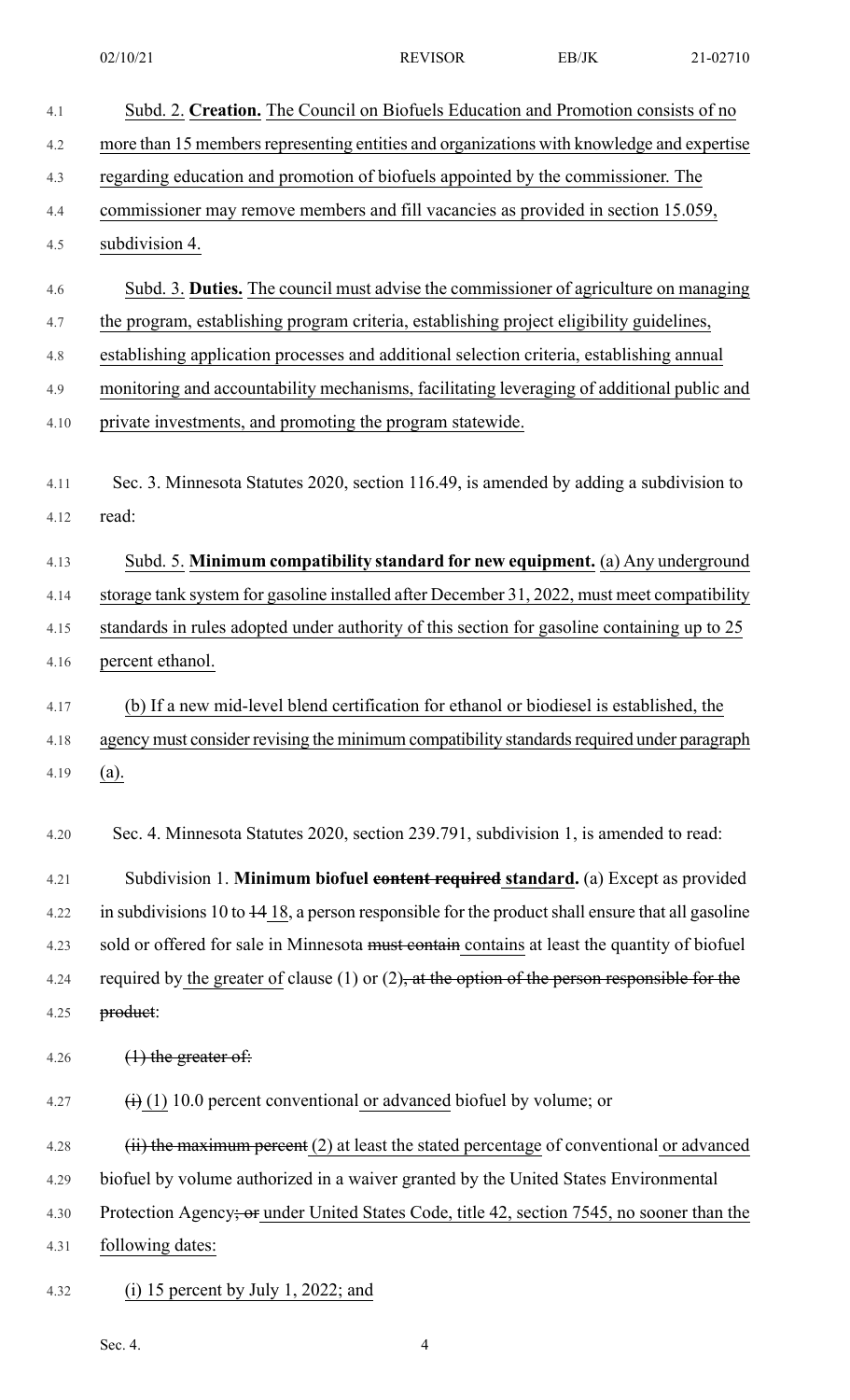| 5.1  | $(ii)$ 25 percent by July 1, 2031.                                                             |                                                                                                |            |  |  |
|------|------------------------------------------------------------------------------------------------|------------------------------------------------------------------------------------------------|------------|--|--|
| 5.2  | (2) 10.0 percent of a biofuel, other than a conventional biofuel, by volume authorized         |                                                                                                |            |  |  |
| 5.3  | in a waiver granted by the United States Environmental Protection Agency or a biofuel          |                                                                                                |            |  |  |
| 5.4  | formulation registered by the United States Environmental Protection Agency under United       |                                                                                                |            |  |  |
| 5.5  | States Code, title 42, section 7545.                                                           |                                                                                                |            |  |  |
| 5.6  | (b) For purposes of enforcing the requirement of paragraph (a), clause (1), item $(i)$ , a     |                                                                                                |            |  |  |
| 5.7  |                                                                                                | gasoline/biofuel blend will be construed to be in compliance if the biofuel content, exclusive |            |  |  |
| 5.8  | of denaturants and other permitted components, comprises not less than 9.2 percent by          |                                                                                                |            |  |  |
| 5.9  | volume and not more than 10.0 percent by volume of the blend as determined by an               |                                                                                                |            |  |  |
| 5.10 | appropriate United States Environmental Protection Agency or American Society of Testing       |                                                                                                |            |  |  |
| 5.11 | Materials standard method of analysis.                                                         |                                                                                                |            |  |  |
| 5.12 |                                                                                                | (c) For purposes of enforcing the requirement of paragraph (a), clause (2), item (i), a        |            |  |  |
| 5.13 | gasoline and biofuel blend is considered to be in compliance if the biofuel content, exclusive |                                                                                                |            |  |  |
| 5.14 | of denaturants and other permitted components, comprises not less than 13.8 percent by         |                                                                                                |            |  |  |
| 5.15 | volume and not more than 15 percent by volume of the blend as determined by an appropriate     |                                                                                                |            |  |  |
| 5.16 | United States Environmental Protection Agency or American Society of Testing Materials         |                                                                                                |            |  |  |
| 5.17 | standard method of analysis. Dispensers dispensing the blend specified in paragraph (a),       |                                                                                                |            |  |  |
| 5.18 |                                                                                                | clause $(2)$ , item $(i)$ , must be marked according to rules adopted by the commissioner.     |            |  |  |
| 5.19 |                                                                                                | (d) For purposes of enforcing the requirement of paragraph (a), clause (2), item (ii), a       |            |  |  |
| 5.20 |                                                                                                | gasoline and biofuel blend is considered to be in compliance if the biofuel content, exclusive |            |  |  |
| 5.21 | of denaturants and other permitted components, comprises not less than 23 percent by           |                                                                                                |            |  |  |
| 5.22 |                                                                                                | volume and not more than 25 percent by volume of the blend as determined by an appropriate     |            |  |  |
| 5.23 |                                                                                                | United States Environmental Protection Agency or American Society of Testing Materials         |            |  |  |
| 5.24 | standard method of analysis. Dispensers dispensing the blend specified in paragraph (a),       |                                                                                                |            |  |  |
| 5.25 |                                                                                                | clause (2), item (ii), must be marked according to rules adopted by the commissioner.          |            |  |  |
| 5.26 |                                                                                                | (e) The aggregate (e) Of the total amount of biofuel blended pursuant to this subdivision      |            |  |  |
| 5.27 |                                                                                                | may be any biofuel; however each year, conventional biofuel must comprise no less than         |            |  |  |
| 5.28 | the portion specified on and after the specified dates:                                        |                                                                                                |            |  |  |
| 5.29 | (1)                                                                                            | July 1, 2013                                                                                   | 90 percent |  |  |
| 5.30 | (2)                                                                                            | January 1, 2015                                                                                | 80 percent |  |  |
| 5.31 | (3)                                                                                            | January 1, 2017                                                                                | 70 percent |  |  |
| 5.32 | (4)                                                                                            | January 1, 2020                                                                                | 60 percent |  |  |

5.33 (5) January 1, 2025 no minimum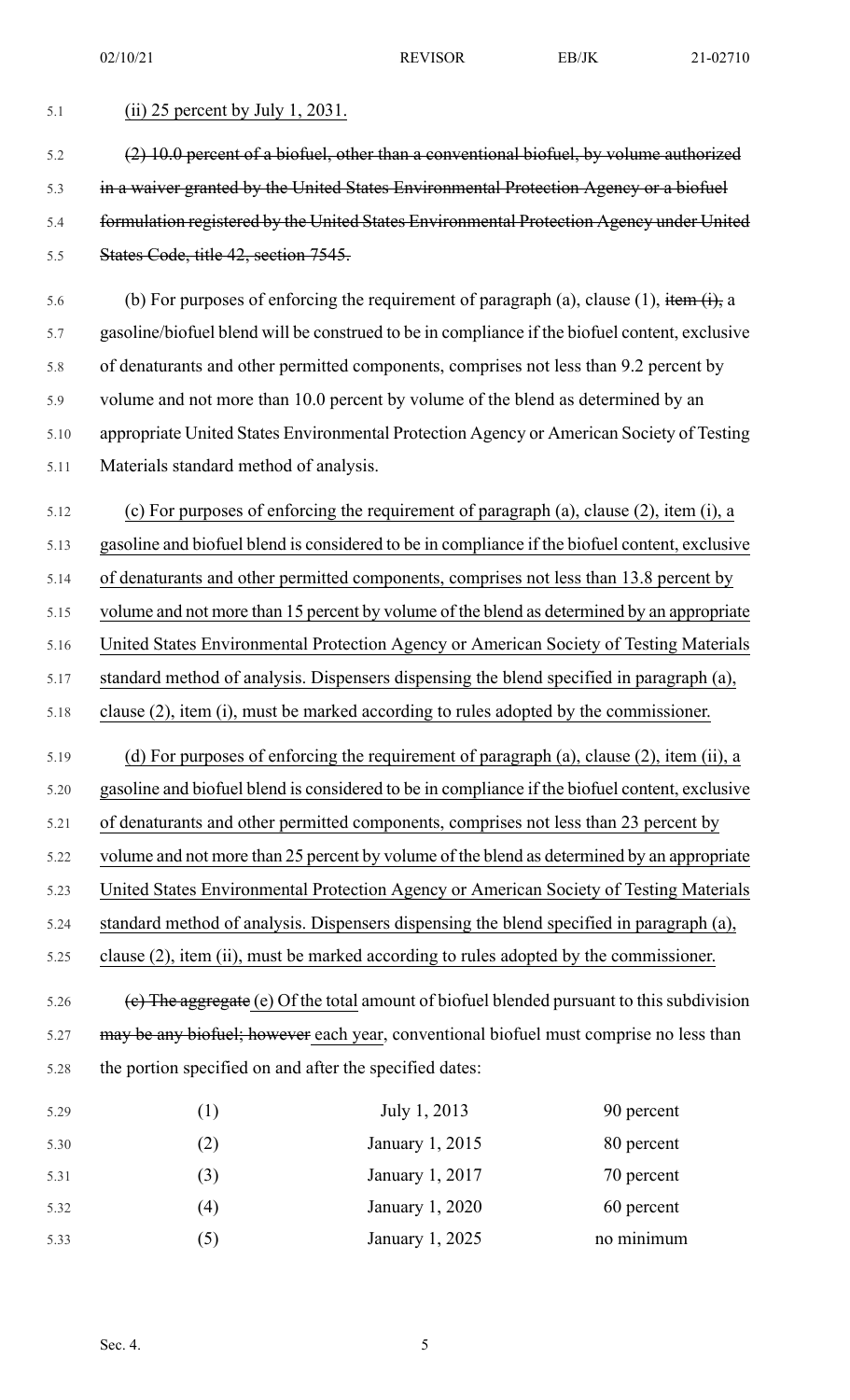- 6.1 Sec. 5. Minnesota Statutes 2020, section 239.791, subdivision 2a, is amended to read: 6.2 Subd. 2a. **Federal Clean Air Act waivers; conditions.** (a) Before a waiver granted by 6.3 the United States Environmental Protection Agency under United States Code, title 42, 6.4 section 7545, may alter the minimum content level required by subdivision 1, paragraph 6.5 (a), clause  $(1)$ , item  $(ii)$   $(2)$ , the waiver must:  $6.6$  (1) apply to all over 90 percent of gasoline-powered motor vehicles irrespective of model 6.7 **year**; and 6.8 (2) allow for special regulatory treatment of Reid vapor pressure under Code of Federal 6.9 Regulations, title 40, section 80.27, paragraph (d) 1090.215(b), for blends of gasoline and 6.10 ethanol biofuel up to the maximum percent of denatured ethanol biofuel by volume authorized 6.11 under the waiver. 6.12 (b) The minimum biofuel requirement in subdivision 1, paragraph (a), clause  $(1)$ , item  $6.13$  (ii) (2), shall, upon the grant of the federal waiver, be effective the day after the commissioner 6.14 of commerce publishes notice in the State Register. In making this determination, the 6.15 commissioner shall consider the amount of time required by refiners, retailers, pipeline and 6.16 distribution terminal companies, and other fuel suppliers, acting expeditiously, to make the 6.17 operational and logistical changes required to supply fuel in compliance with the minimum 6.18 biofuel requirement. only if the commissioners of agriculture, commerce, transportation, 6.19 and pollution control publish notice in the State Register and provide written notice to the 6.20 chairs of the legislative committees with jurisdiction over agriculture, commerce, 6.21 environment, and transportation policy and finance at least 270 days prior to the date of the 6.22 scheduled increase that the following conditions have been met and the state is prepared to 6.23 move to the scheduled minimum content level: 6.24 (1) an American Society for Testing and Materials specification or equivalent federal 6.25 standard exists for the next minimum gasoline and biofuel blend; 6.26 (2) the next minimum content level is approved for sale by the United States 6.27 Environmental Protection Agency; 6.28 (3) a distributor who distributes orsells petroleum productsin Minnesota has had adequate 6.29 time to ensure that all fuel-dispensing equipment is capable of dispensing and storing gasoline 6.30 containing up to the scheduled minimum biofuel content in subdivision 1, in conformance 6.31 with standards of the United States Environmental Protection Agency, rules adopted under 6.32 section 116.49, and the state fire code, considering factors such as the availability of 6.33 fuel-dispensing equipment and the availability of fuel-dispensing equipment installers and
- 6.34 service providers; and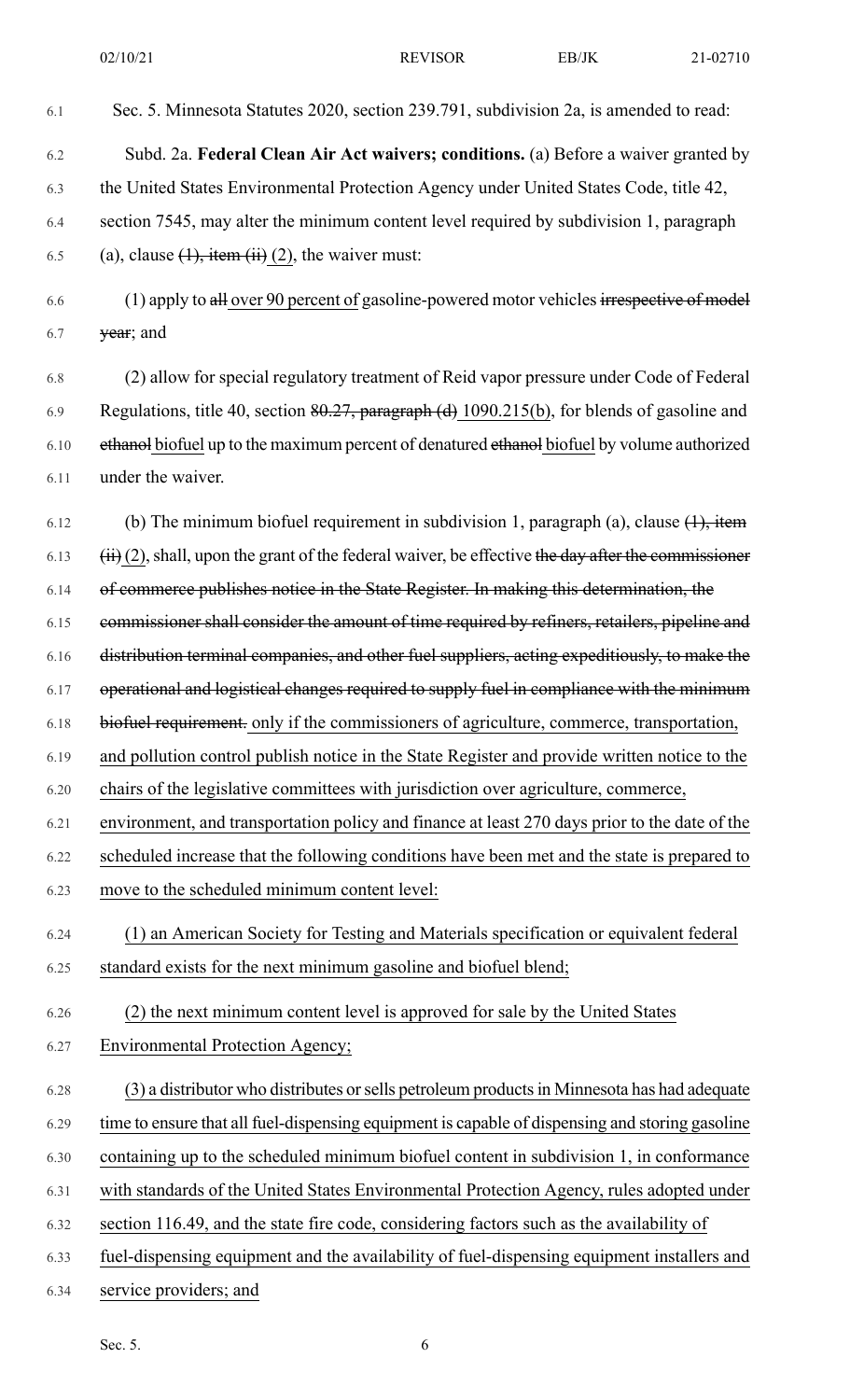- 
- 7.1 (4) a distributor who distributes or sells petroleum products in Minnesota and who 7.2 operates two or fewer distribution locations in Minnesota or elsewhere has been afforded 7.3 a reasonable opportunity to obtain financial assistance for bringing fuel-dispensing equipment 7.4 into conformance with standards of the United States Environmental Protection Agency 7.5 and rules adopted under sections 116.49 and 299F.011.

7.6 Sec. 6. Minnesota Statutes 2020, section 239.791, subdivision 2b, is amended to read:

7.7 Subd. 2b. **Limited liability waiver.** No motor fuel shall be deemed to be a defective 7.8 product by virtue of the fact that the motor fuel is formulated or blended pursuant to the 7.9 requirements of subdivision 1, paragraph (a), clause  $(1)$ , item  $(ii)$ , under any theory of 7.10 liability except for simple or willful negligence or fraud. This subdivision does not preclude 7.11 an action for negligent, fraudulent, or willful acts. This subdivision does not affect a person 7.12 whose liability arises under chapter 115, water pollution control; 115A, waste management; 7.13 115B, environmental response and liability; 115C, leaking underground storage tanks; or 7.14 299J, pipeline safety; under public nuisance law for damage to the environment or the public 7.15 health; under any other environmental or public health law; or under any environmental or 7.16 public health ordinance or program of a municipality as defined in section 466.01.

7.17 Sec. 7. Minnesota Statutes 2020, section 239.791, subdivision 2c, is amended to read:

7.18 Subd. 2c. **Fuel dispensing equipment Fuel-dispensing labeling; blends over ten**

7.19 **percent ethanol biofuel.** Notwithstanding any other law or rule, fuel dispensing equipment

7.20 authorized to dispense fuel under subdivision 1, paragraph (a), clause (1), is authorized to

7.21 dispense fuel under subdivision 1, paragraph (a), clause (2), or subdivision 1a. Equipment 7.22 dispensing gasoline and biofuel blends under subdivision 1, paragraph (a), clause (2), item

7.23 (i), must be labeled according to Code of Federal Regulations, title 40, section 1090.1510.

7.24 Sec. 8. Minnesota Statutes 2020, section 239.791, subdivision 3, is amended to read:

- 7.25 Subd. 3. **Blending restriction.** When gasoline contains an oxygenate, a person responsible 7.26 for the product shall not blend the product with ethanol biofuel or with any other oxygenate 7.27 after it is transferred or otherwise removed from a refinery or terminal.
- 7.28 Sec. 9. Minnesota Statutes 2020, section 239.791, subdivision 7, is amended to read:
- 7.29 Subd. 7. **Ethanol Biofuel records; state audit.** The director shall audit the records of 7.30 registered ethanol biofuel blenders to ensure that each blender has met all requirements in 7.31 this chapter. Specific information or data relating to sales figures or to processes or methods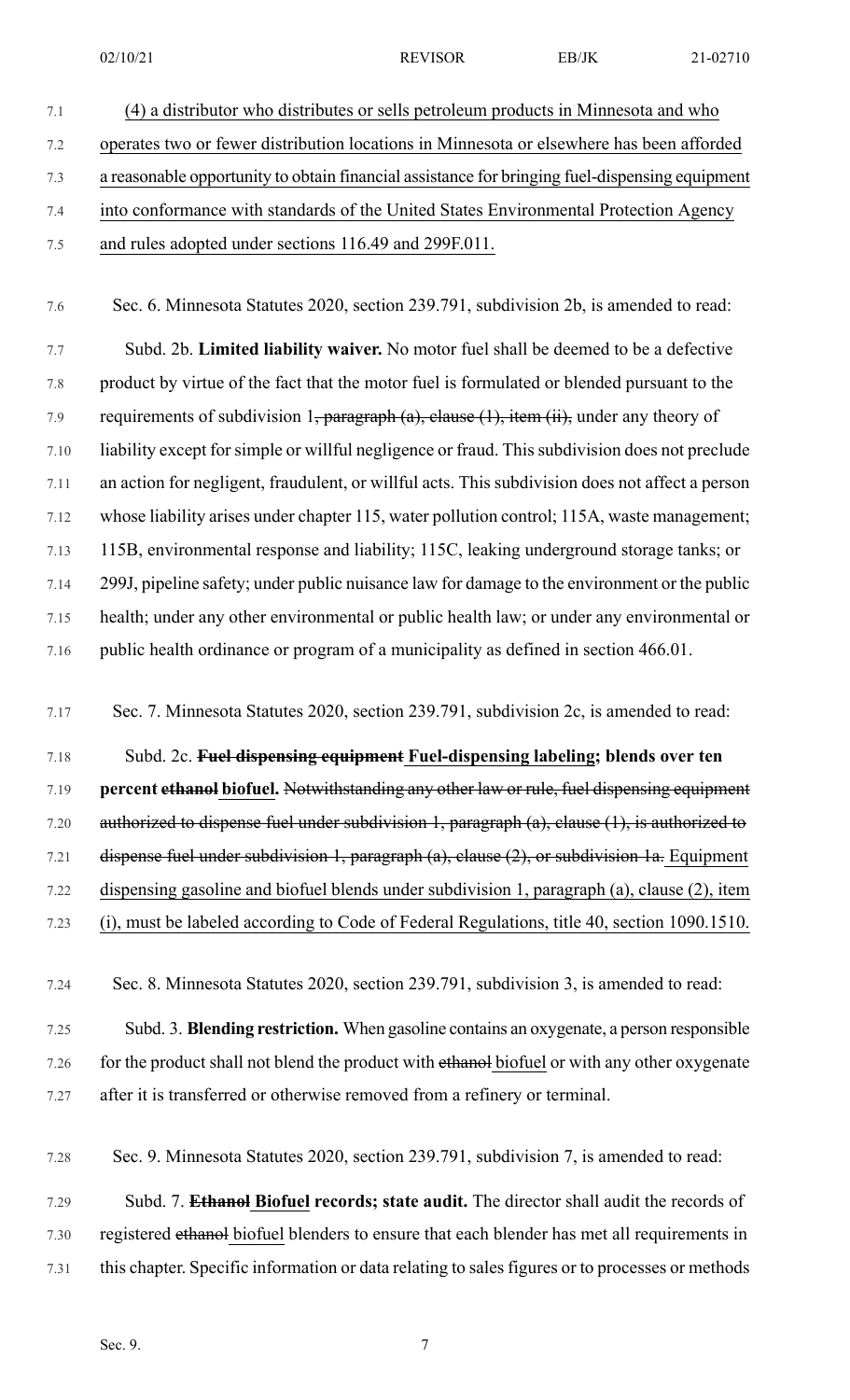8.1 of production unique to the blender or that would tend to adversely affect the competitive 8.2 position of the blender must be only for the confidential use of the director, unless otherwise 8.3 specifically authorized by the registered blender.

8.4 Sec. 10. Minnesota Statutes 2020, section 239.791, subdivision 8, is amended to read:

8.5 Subd. 8. **Disclosure.** (a) A refinery or terminal, shall provide, at the time gasoline is 8.6 sold or transferred from the refinery or terminal, a bill of lading or shipping manifest to the 8.7 person who receives the gasoline. For oxygenated gasoline, the bill of lading or shipping 8.8 manifest must include the identity and the volume percentage or gallons of oxygenate 8.9 included in the gasoline, and it must state: "This fuel contains an oxygenate. Do not blend 8.10 this fuel with ethanol or with any other oxygenate." For nonoxygenated gasoline sold or 8.11 transferred after September 30, 1997, the bill or manifest must state: "This fuel is not 8.12 oxygenated. It must not be sold at retail in Minnesota." This subdivision does not apply to 8.13 sales or transfers of gasoline between refineries, between terminals, or between a refinery 8.14 and a terminal.

8.15 (b) A delivery ticket required under section 239.092 for biofuel blended with gasoline 8.16 muststate the volume percentage of biofuel blended into gasoline delivered through a meter 8.17 into a storage tank used for dispensing by persons not exempt under subdivisions 10 to  $\frac{14}{1}$ 8.18 16.

8.19 Sec. 11. Minnesota Statutes 2020, section 239.791, subdivision 15, is amended to read:

8.20 Subd. 15. **Exemption for certain blend pumps.** (a) If subdivision 1, paragraph (a), 8.21 clause (1), is in effect, a person responsible for the product, who offers for sale, sells, or 8.22 dispenses nonoxygenated premium gasoline under one or more of the exemptions in 8.23 subdivisions 10 to 14, may sell, offer forsale, or dispense oxygenated gasoline that contains 8.24 less than the minimum amount of ethanol required under subdivision 1, paragraph (a), clause 8.25 (1), if all of the following conditions are met:

8.26 (1) the blended gasoline has an octane rating of 88 or greater;

8.27 (2) the gasoline is a blend of oxygenated gasoline meeting the requirements of subdivision 8.28 1, paragraph (a), clause (1), with nonoxygenated premium gasoline;

8.29 (3) the blended gasoline contains not more than ten percent nonoxygenated premium 8.30 gasoline;

8.31 (4) the blending of oxygenated gasoline with nonoxygenated gasoline occurs within the 8.32 gasoline dispenser; and